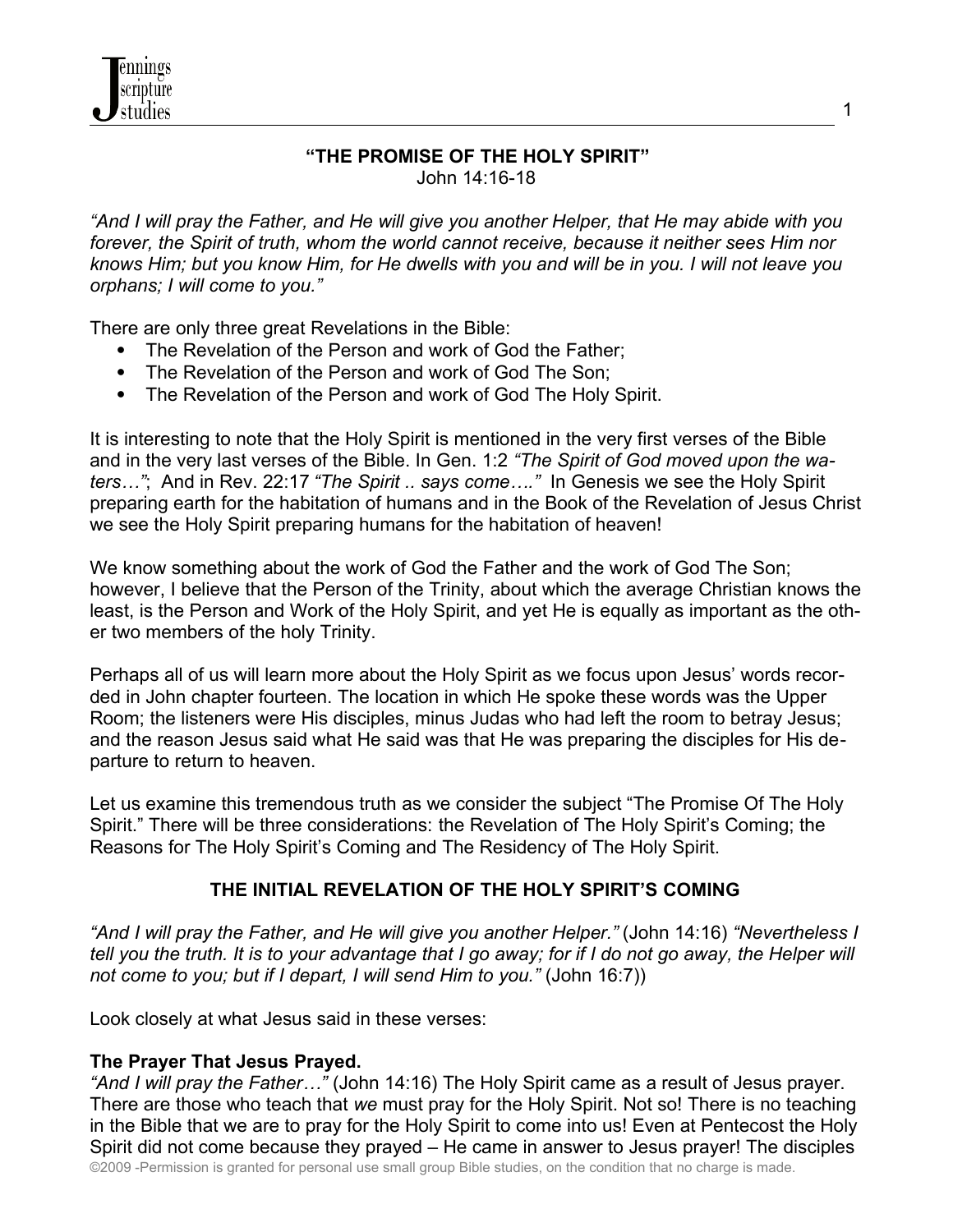were to wait in Upper Room: "And being assembled together with them*,* He commanded them not to depart from Jerusalem, but to wait for the Promise of the Father, "which," He said, "you have heard from Me." (Acts 1:4) Jesus gave the promise of the Holy Spirit and they were to simply wait for the fulfillment of that promise. They perhaps had a worship service, singing and praying, but the Holy Spirit did not come because they prayed but because Jesus had promised that He would come.

# **The Promises That Jesus Made**.

There are actually 3 promises in these verses concerning the Holy Spirit's coming to aid them:

- Promise #1 *"And I will pray the Father, and He will give you another Helper…"* (John 14:16)
- Promise #2 "*if I depart, I will send Him to you."* (Jn. 16:7)
- Promise #3 *– "I will not leave you orphans; I will come to you."* (John 14:18)

The fourteenth chapter of John's Gospel opens with the familiar words, "Let not your heart be troubled; you believe in God, believe also in Me. In My Father's house are many mansions; if it were not *so,* I would have told you. I go to prepare a place for you. And if I go and prepare a place for you, I will come again and receive you to Myself; that where I am, there you may be also. And where I go you know, and the way you know." (vs.1-4)

The disciples were noticeably disturbed at the announcement of His soon departure, especially Thomas who said, "We do not know where you are going; and how can we know the way?" (v.5) Then Jesus assured them that He would be with them in another dimension. No longer would He be with them in physical form but in the Person of His Spirit. This is how He explained it: "I will pray the Father, and He will give you another Helper, that He may abide with you forever, the Spirit of truth, whom the world cannot receive, because it neither sees Him nor knows Him; but you know Him, for He dwells with you and will be in you. I will not leave you orphans; I will come to you." (John 14:16-18)

He repeated the promise in John 16: "I tell you the truth. It is to your advantage that I go away; for if I do not go away, the Helper will not come to you; but if I depart, I will send Him to you." (v.7) In both passages Jesus promises to substitute His visible, physical presence with His invisible "Spirit" presence. Do not miss the words: "I will send Him to you" (John 16:7) and "I will come to you." (John 14:18) Here He clearly promises that His Spirit, the "Spirit of Christ" (I Peter 1:11) would be with them.

Jesus' prayer and Jesus' promises were fulfilled. Here we have the Initial Revelation concerning the coming of the Holy Spirit.

Let us continue by considering, secondly,

# **THE INDISPENSABLE REASONS FOR THE HOLY SPIRIT'S COMING**

There are several reasons for the coming of the Holy Spirit. Seven are mentioned in John chapters 14, 15 & 16. Let us look at them: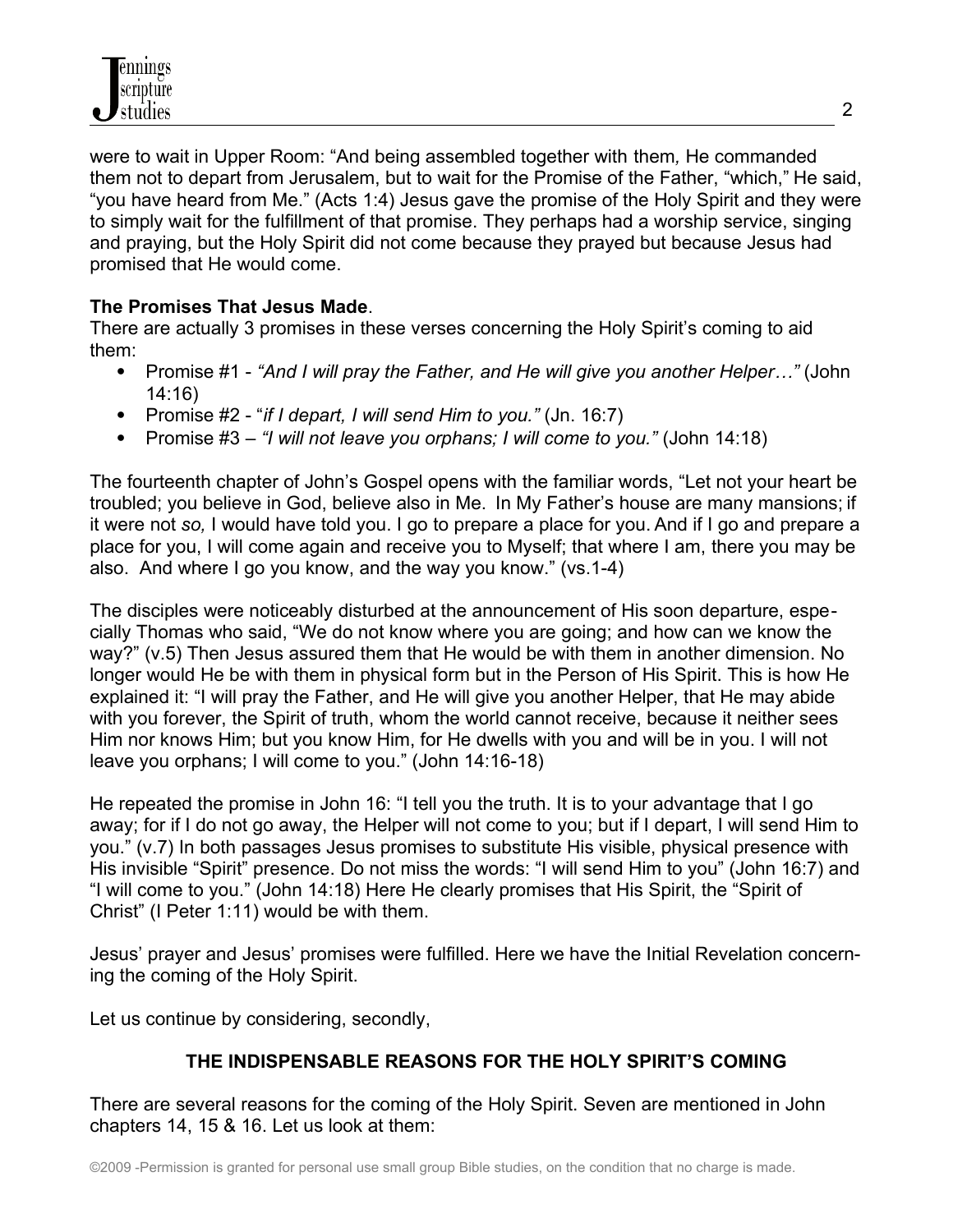

#### **He Comes To Teach**.

"But the Helper, the Holy Spirit, whom the Father will send in My name, He will teach you all things, and bring to your remembrance all things that I said to you." (John 14:26) When Jesus said that the Holy Spirit "will teach you all things" we are to understand the statement in the context of the complete sentence. He does not mean that the Holy Spirit will teach us geometry, algebra, psychology, biology, etc. The sentence is self-explanatory concluding with: "all things that I said to you." As we have noted, the Holy Spirit is the "Spirit of Christ" (I Peter 1:11). What better Teacher could we possibly have to tell and teach us the things of Christ?

#### **He comes to Help us.** (All underlining mine)

**"***It is to your advantage that I go away; for if I do not go away, the Helper will not come to you."* (John 16:7) The Greek word translated "Helper" in the NKJV is translated "Comforter" in the KJV and "Counselor" in the NIV.

The Greek word is: "parakletos" and literally means "one called to one's side to counsel. It was used in a court of justice to denote a legal assistant, counsel for the defense, an advocate; one who pleads another's cause; an intercessor, helper, counselor, comforter." The Holy Spirit fulfills all those functions and more.

#### **He Comes To Testify**.

*"But when the Helper comes, whom I shall send to you from the Father, the Spirit of truth who proceeds from the Father He will testify of Me.* (John 15:26)

#### **He Comes To Convict**.

"*And when He has come, He will convict the world of sin, and of righteousness, and of judgment:"* (John 16:8-9)

#### **He Comes To Guide.**

*"When He, the Spirit of truth, has come, He will guide you into all truth;"* (John 16:13)

#### **He Comes To Show Future.**

*"He will tell you what is yet to come."* (John 16:13)

#### **He Comes To Glorify Jesus.**

*"He will glorify me"* (John 16:14)

Bible College students often hear the cliché: "The Holy Spirit makes Christ dearer; He makes heaven nearer and He makes the Word of God clearer." His ministry is indispensable to us! That is why, if we are truly born again, we need to know Him better.

I must not close this initial study on the Holy Spirit without asking and answering the question: "Where is the Holy Spirit?" Think with me about the answer to that question as we examine:

### **THE INTERNAL RESIDENCY OF THE HOLY SPIRIT**

Pentecost was not the first coming of the Holy Spirit. He is seen in the first verses in Genesis and He was active throughout the Old Testament period. In the Old Testament the Holy Spirit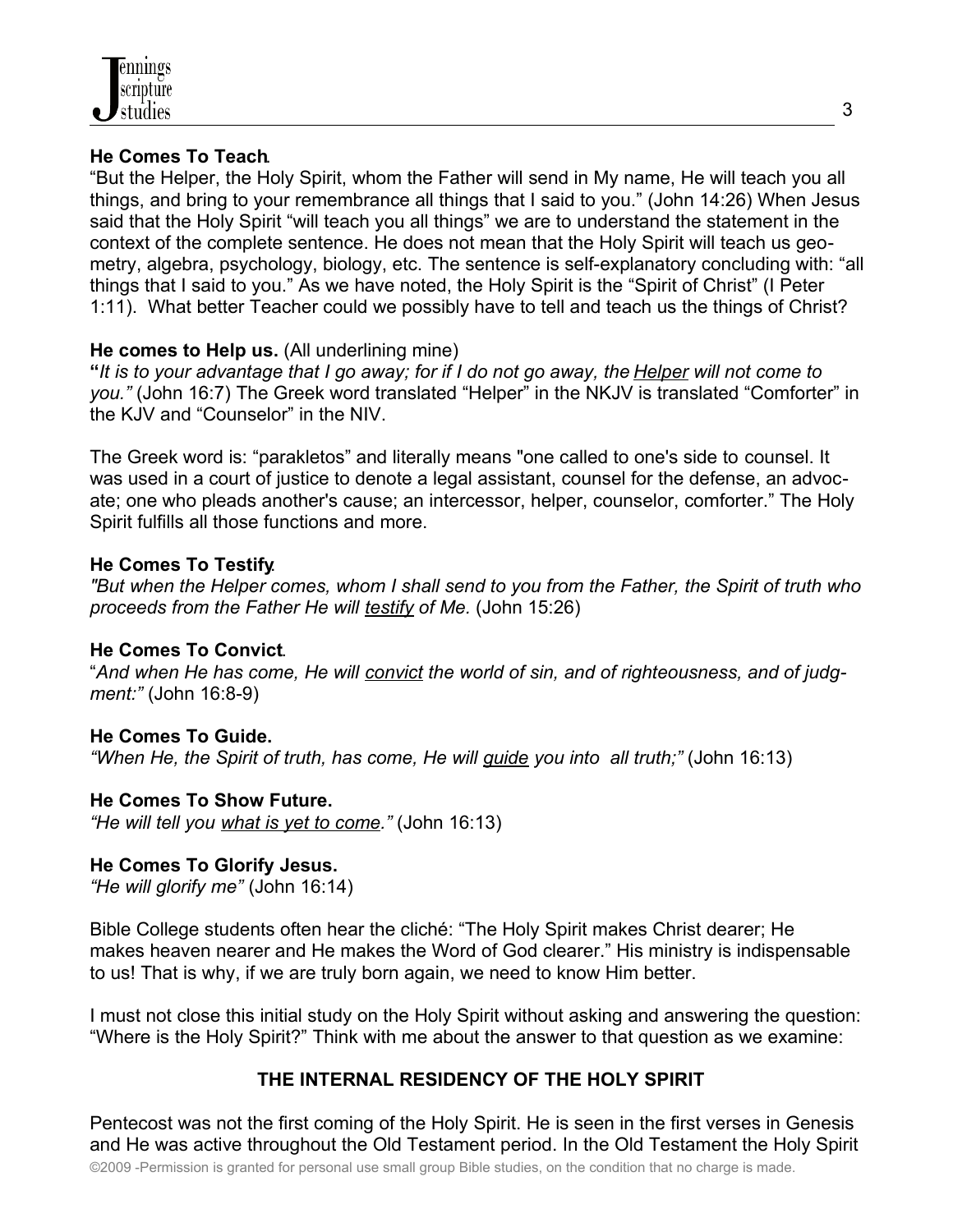came **"**upon" certain ones to empower them for service. Many times we read that the "Spirit of God came upon….." certain ones to accomplish exploits for God. Among these persons are Samson, Gideon, David, etc. The Holy Spirit did not permanently "indwell" Old Testament believers as He does New Testament believers today. He "empowered" but He did not "indwell." For that reason David could pray *"take not your Holy Spirit from me."* (Psalm 51:11) Biblically taught believers do not pray that prayer today. Why?

Let us read carefully and thoughtfully Jesus' words in John 14:17 - *"He dwells with you and will be in you."* This is a very important revelation from Jesus about the Holy Spirit. Read it again: "He dwells *with you* and shall be *in you*." There is a great difference between the Holy Spirit being "with" or coming "upon" a person and coming "into" a person. In John 7 Jesus promised the Holy Spirit to His disciples saying, "He who believes in Me, as the Scripture has said, out of his heart will flow rivers of living water." But this He spoke concerning the Spirit, whom those believing in Him would receive; for the Holy Spirit was not yet given, because Jesus was not yet glorified." (John 7:38,39)

At this point in Jesus earthly ministry the Holy Spirit "was not yet given, because Jesus was not yet glorified." But He said when the Holy Spirit would be given to a follower of His, in a yet future time, "out of" that person would flow the evidences of life. Notice the words "out of…." Before the Spirit could "flow out" He had to "flow in"! When did the New Testament believers experience the "inflowing" of the Holy spirit?

In Acts 2 is the account of the "down-coming" and the "incoming" of the Holy Spirit: "When the Day of Pentecost had fully come, they were all with one accord in one place. And suddenly there came a sound from heaven, as of a rushing mighty wind, and it filled the whole house where they were sitting. Then there appeared to them divided tongues, as of fire, and one sat upon each of them. And they were all filled with the Holy Spirit."

This was a dramatic scene and signaled a change in the ministry of the Holy Spirit from that which we see in the Old Testament. Note that the Holy Spirit appeared as "fire"; where was the "fire"? "*Upon* each of them"! But not for long because immediately we read, "they were all filled with the Holy Spirit." First "upon" them and then "filled" or within them! First the "downcoming" and then the "incoming."

From now on the Holy Spirit would no longer "come upon" believers as He did in Old Testament times, but He would "indwell" children of God. He would take up residency within everyone born into God's family. That is why New Testament believers cannot biblically pray the prayer that David prayed: *"take not your Holy Spirit from me."* The Holy Spirit permanently indwells us.

**ILLUST**. My family and I have enjoyed recreational boating. I have had both sail boats and power boats. A sail boat and an engine driven boat depend upon different propulsion systems. The sailing vessel depends upon power coming upon it; the engine driven boat has a power source within it. Prior to Pentecost the Holy Spirit empowered for service from without; after Pentecost, the Holy Spirit empowers from within!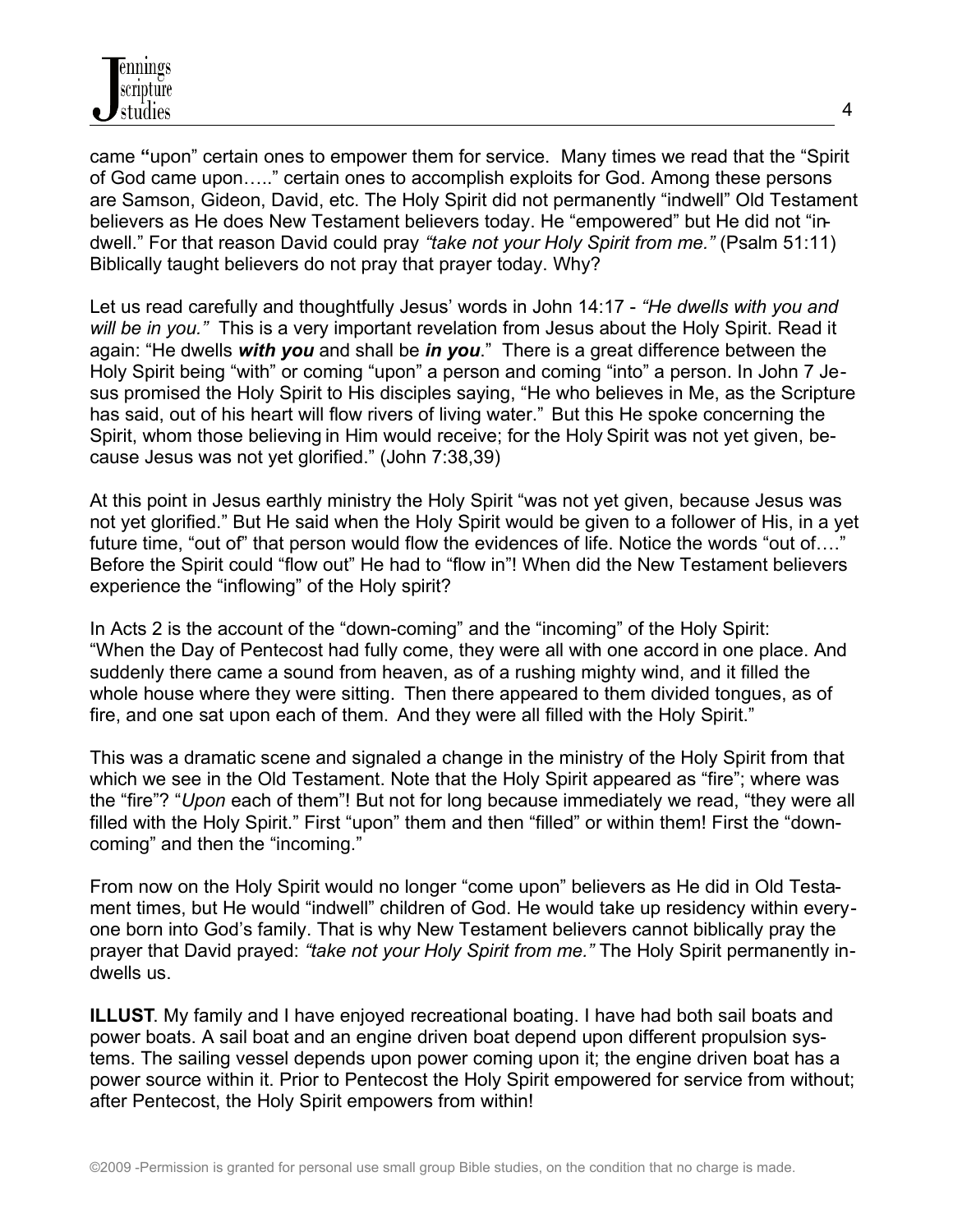At this point questions are in order: "How and when does the Holy Spirit take up residency in us? The answer is in 3 parts:

# **First, The Holy Spirit Is A Gift.** (All underlining mine)

John 7:39 - *"the Holy Spirit was not yet given."* John. 14:16 - *"I will pray the Father and He will give you another Helper."* Acts 2:38 - Peter said, *"Repent and be baptized, every one of you, in the name of Jesus Christ for the forgiveness of your sins. And you will receive the gift of the Holy Spirit."*

We do not have the Holy Spirit dwelling in us because we prayed or because we fast or because we have some minister lay his hands upon us. The Holy Spirit is a gift.

# **Second, Christ Believed Is The Holy Spirit Received.**

John 7:37,38 "*On the last day, that great day of the feast, Jesus stood and cried out, saying, "If anyone thirsts, let him come to Me and drink. He who believes in Me, as the Scripture has said, out of his heart will flow rivers of living water." But this He spoke concerning the Spirit, whom those believing in Him would receive; for the Holy Spirit was not yet given, because Jesus was not yet glorified.* "

We cannot receive Jesus and not receive the Holy Spirit. We cannot receive the Holy Spirit unless and until we receive Jesus. He is the Spirit of Christ.

### **Third, The Gift Of The Holy Spirit Is Eternal.**

John 14:16 *"And I will pray the Father, and He will give you another Helper, that He may abide with you forever."* (All underlining is mine.)

The Holy Spirit permanently resides in those who have received Jesus Christ and Savior. Are we aware of the presence of the heavenly guest?

### **SUMMATION**

We will have more to say about this subject matter in later studies in this series. What have we seen in this introductory study?

- 1. The **Revelation** of the Holy Spirit's coming He came because of Jesus' promise;
- 2. The **Reasons** for the Holy Spirit's coming To teach, help, testify, convict, guide, show the things of Christ and glorify Him;
- 3. The **Residency** of the Holy Spirit is a gift; this gift is received when Christ is believed; The Gift is eternal.

# **CONCLUSION**

Dr. H.A. Ironside was Pastor of Moody Church in Chicago when I became a student at the Moody Bible Institute there, many years ago. He told this story:

"A certain young man started life in poverty but later became prosperous. He was ashamed of his childhood home and his old fashioned mother. He built a beautiful new home in a well-todo neighborhood and made a little room in the attic for his mother to live.